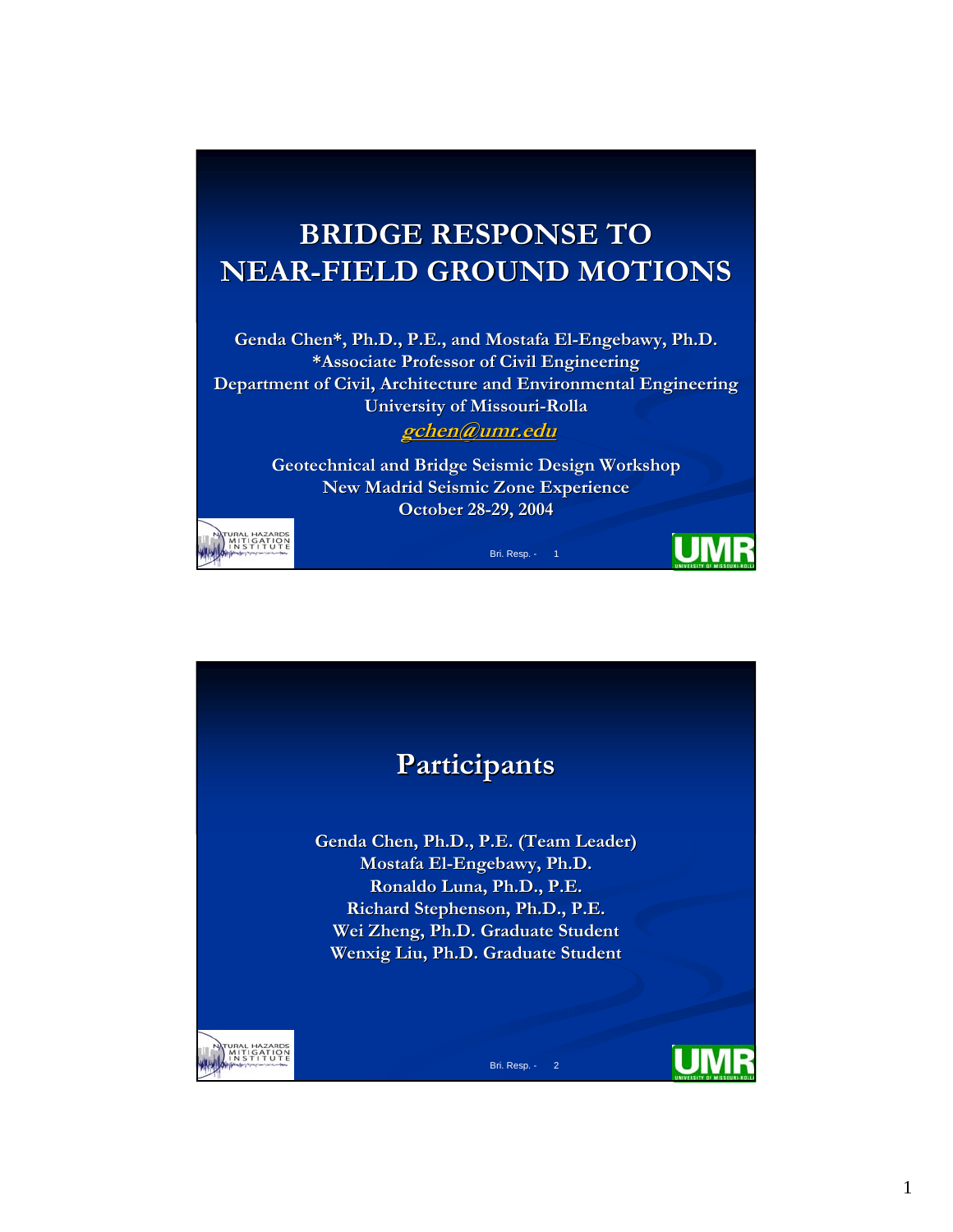

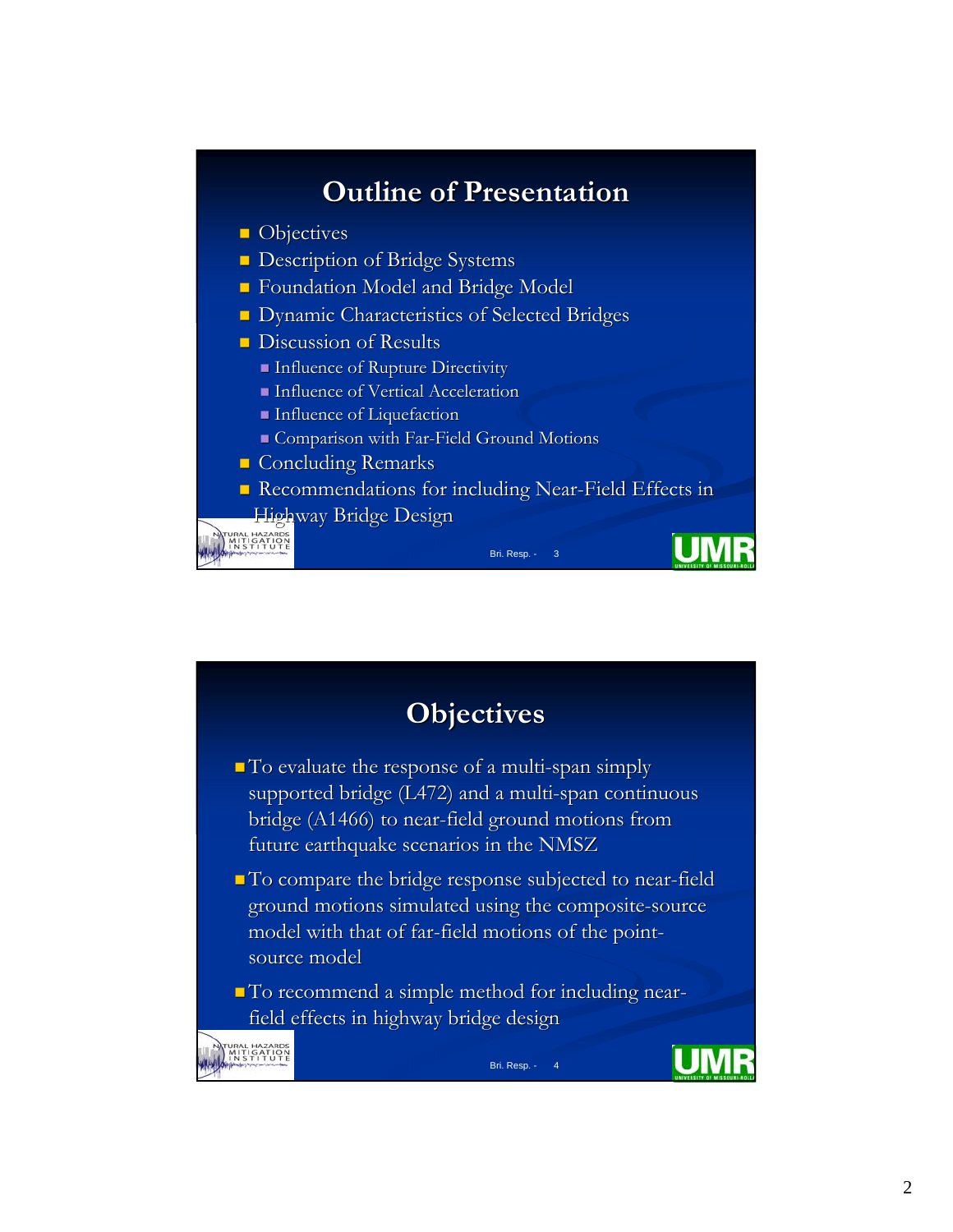## **Description of L472 Bridge Description of L472 Bridge Located on interstate highway I55, Pemiscot County**  $\blacksquare$  Multi-span simply supported (MSSS) bridge  $-5$  spans Designed according to the 1949 AASHO specifications without seismic considerations  $\blacksquare$  57<sup>o</sup> skew Laterally-restrained steel plate girders TYPE "C" fixed and expansion steel bearings  $\blacksquare$  Supported by deep pile foundations TURAL HAZARDS<br>MITIGATION<br>INSTITUTE **UM** Bri. Resp. - 5

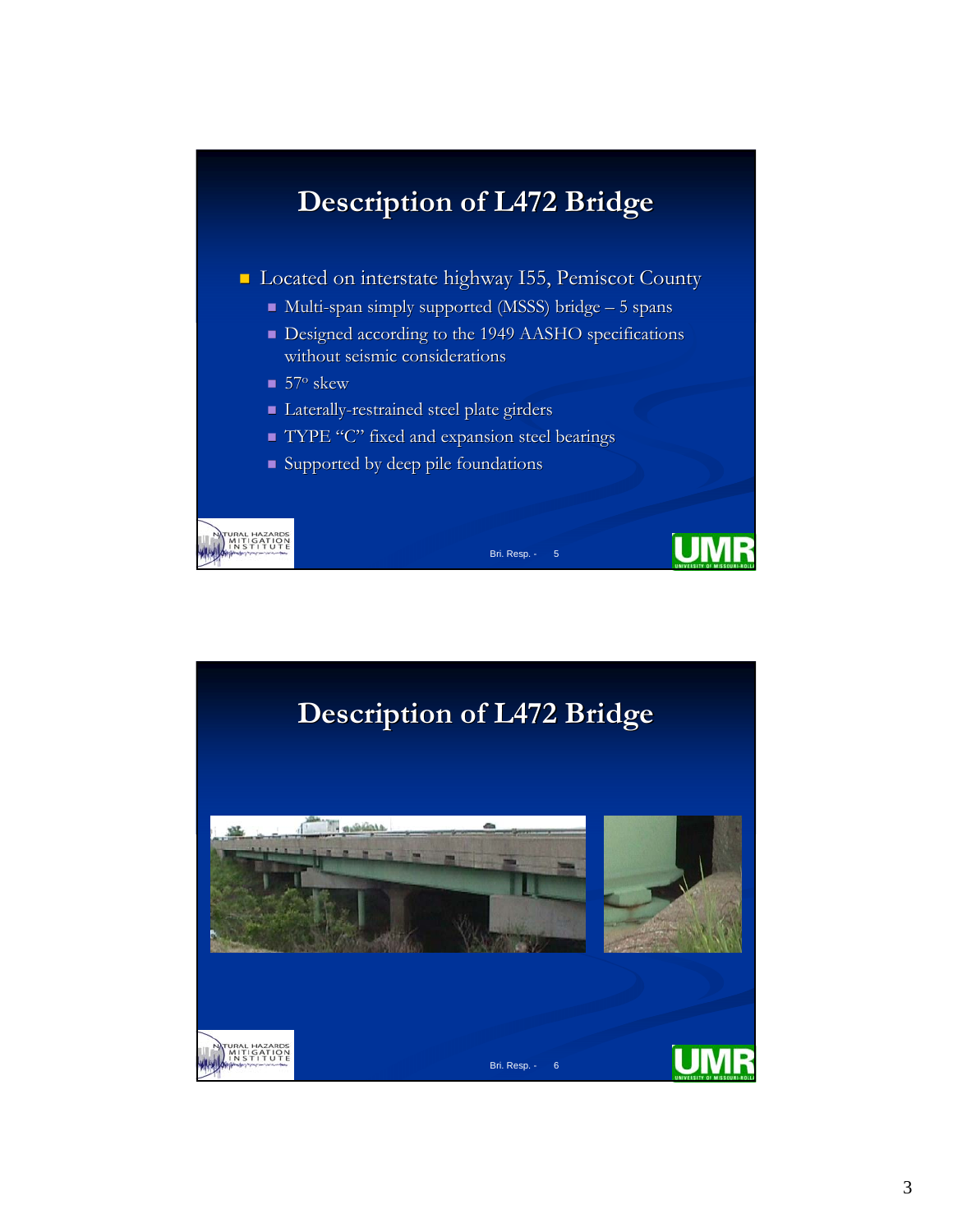

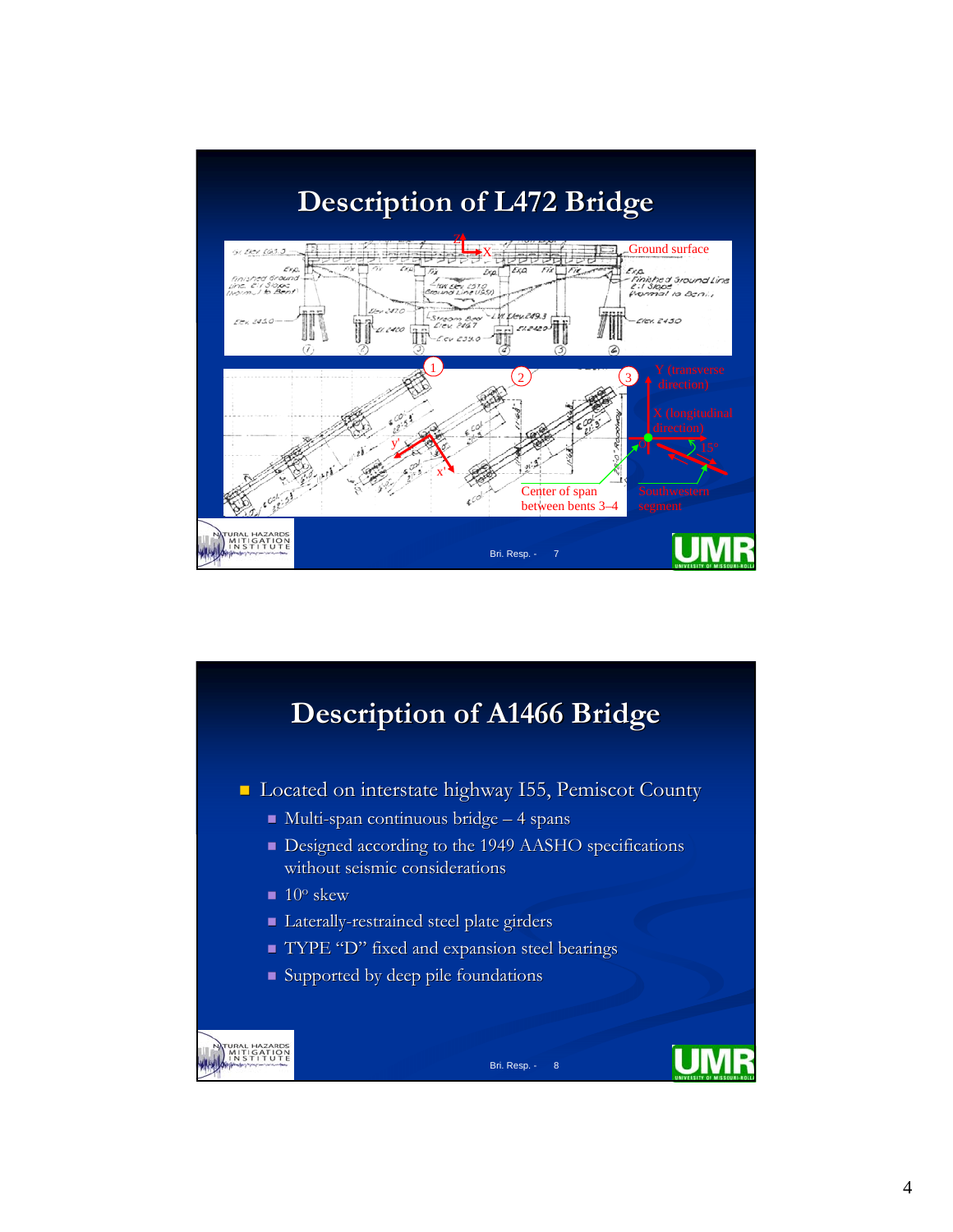

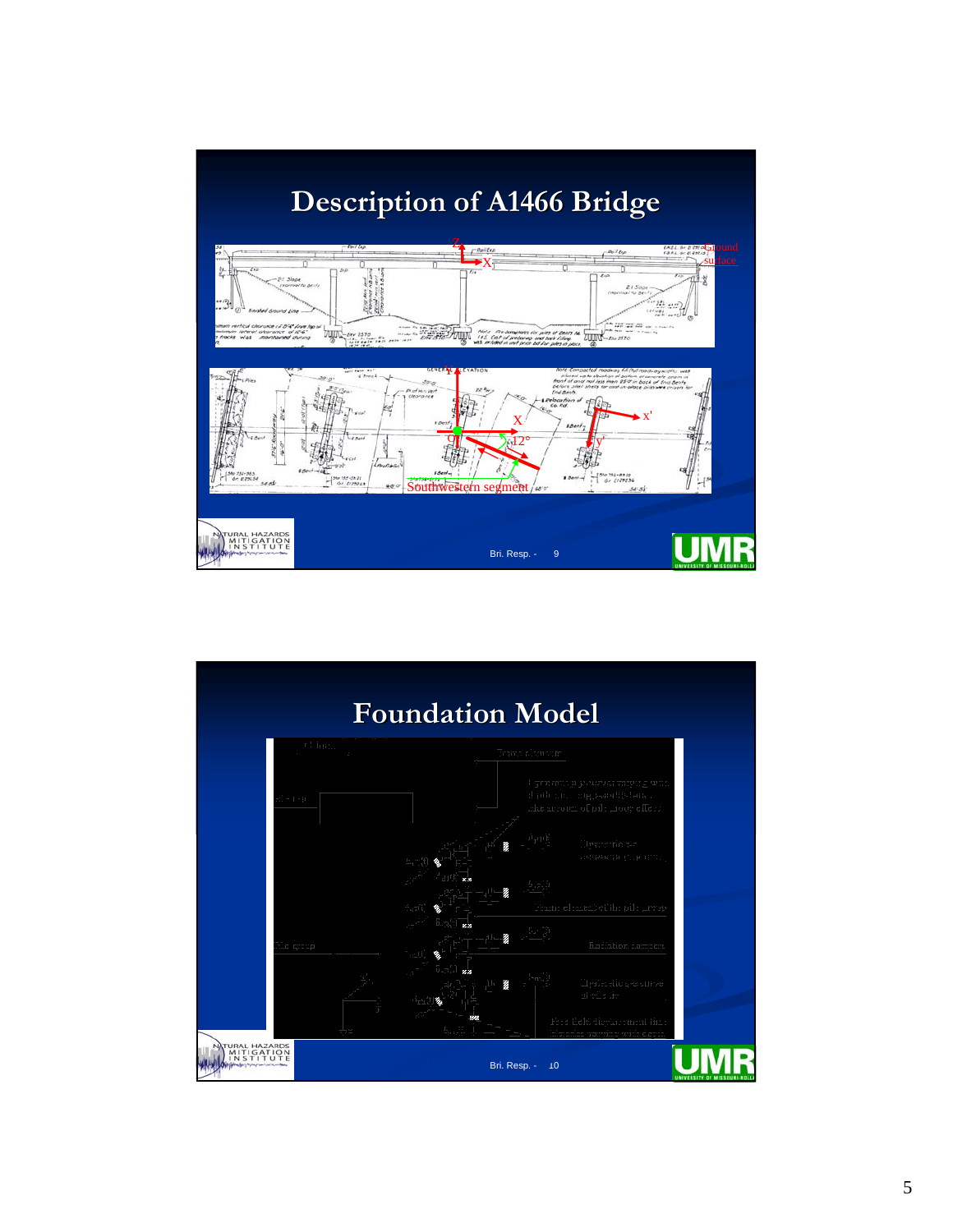

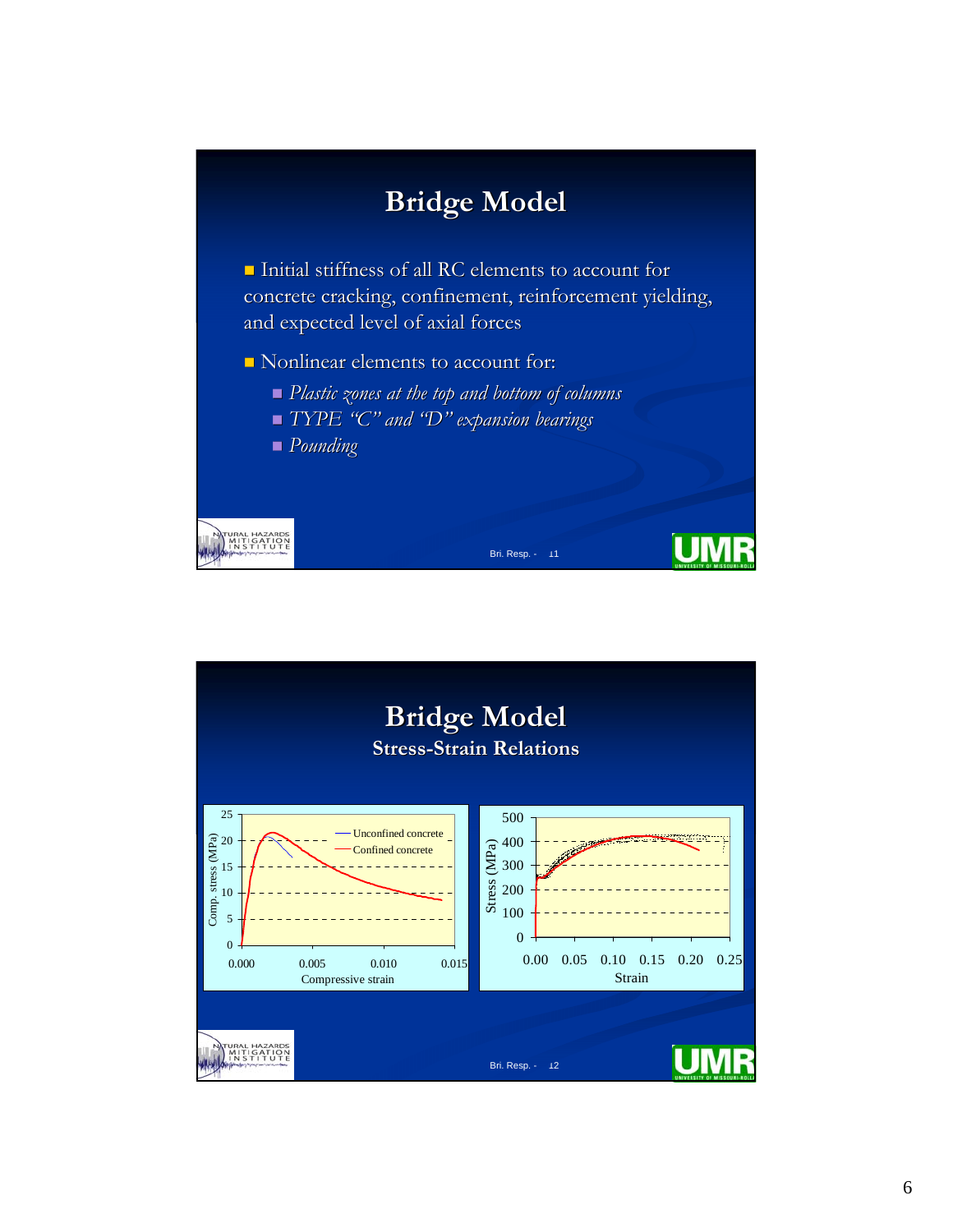

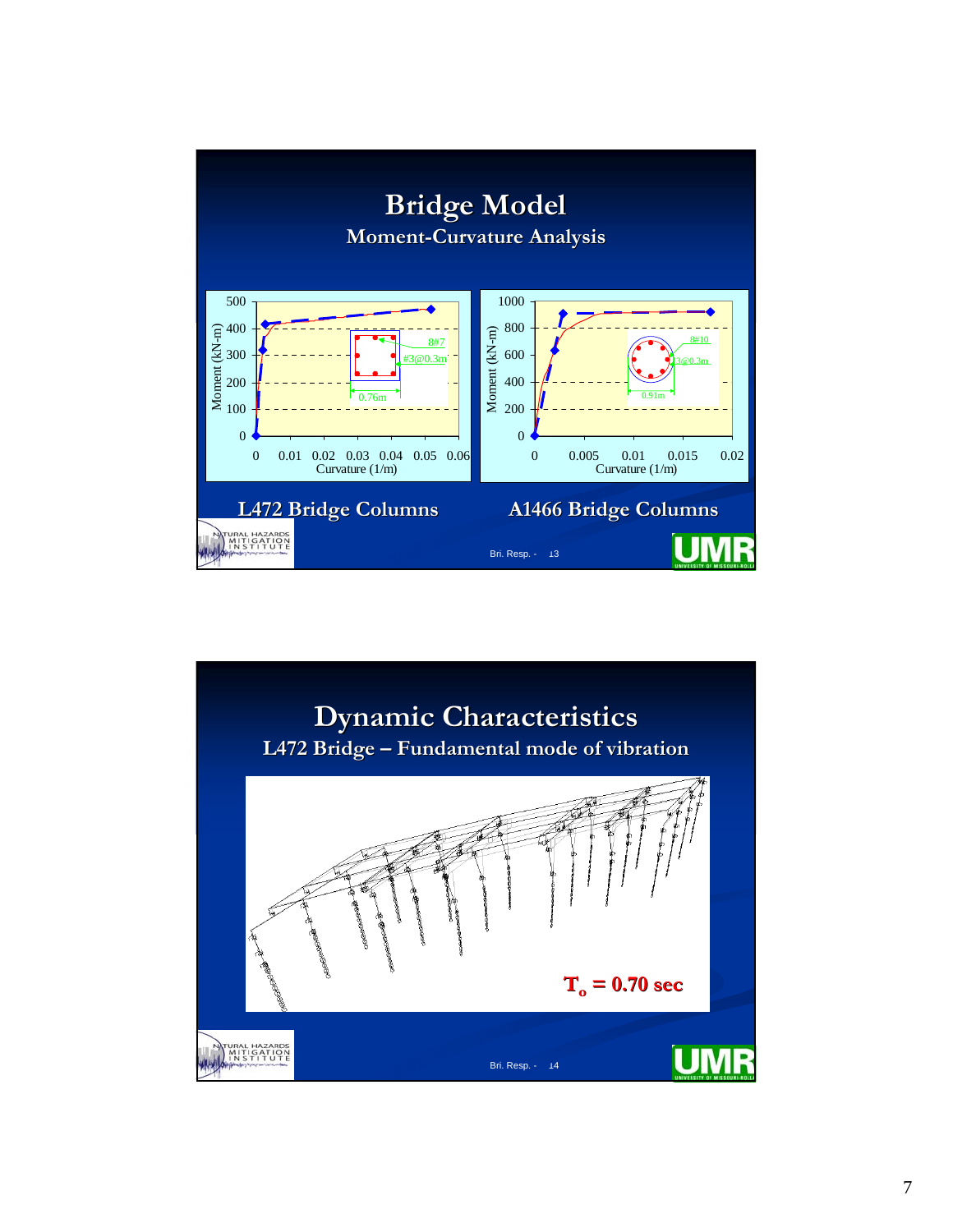

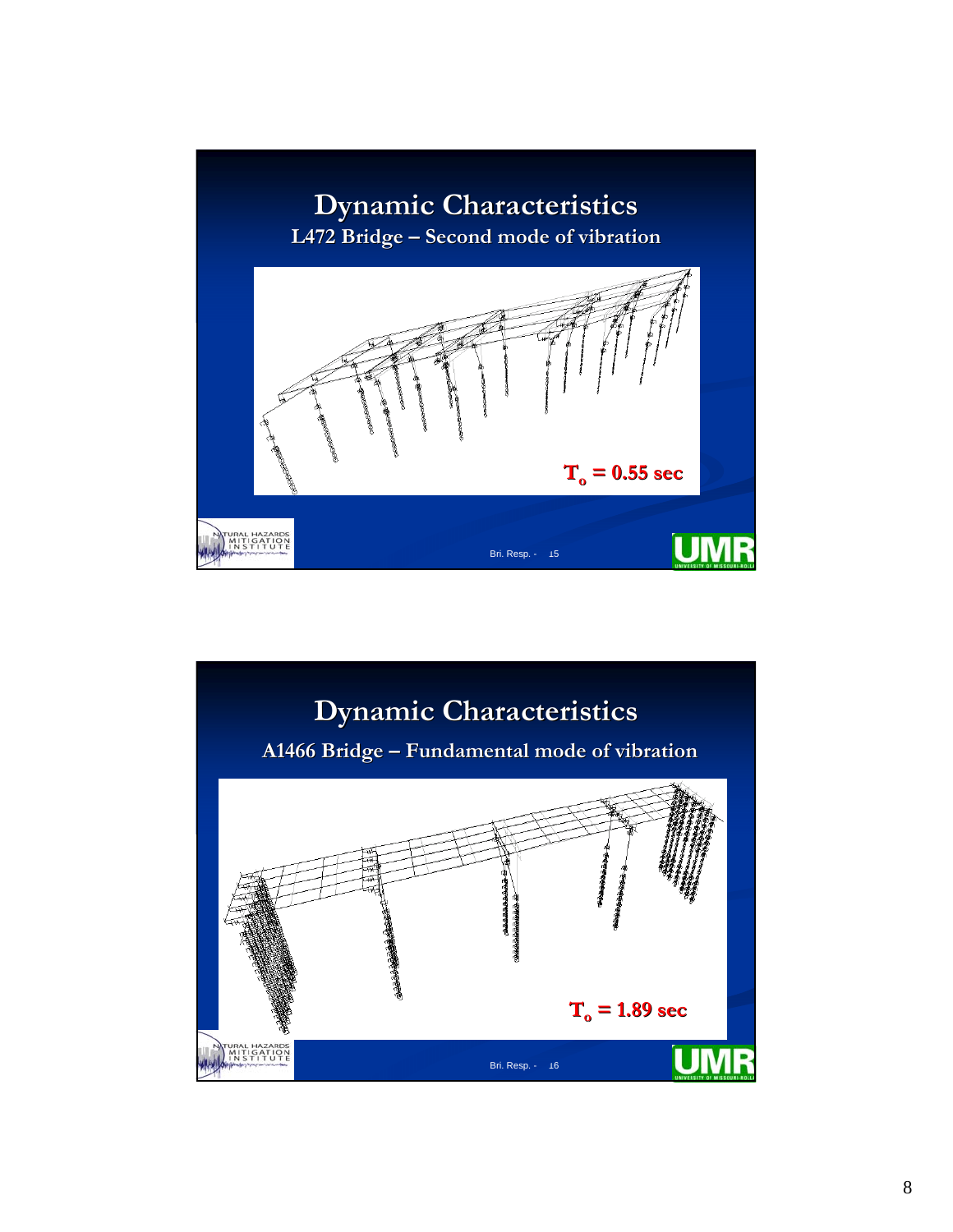

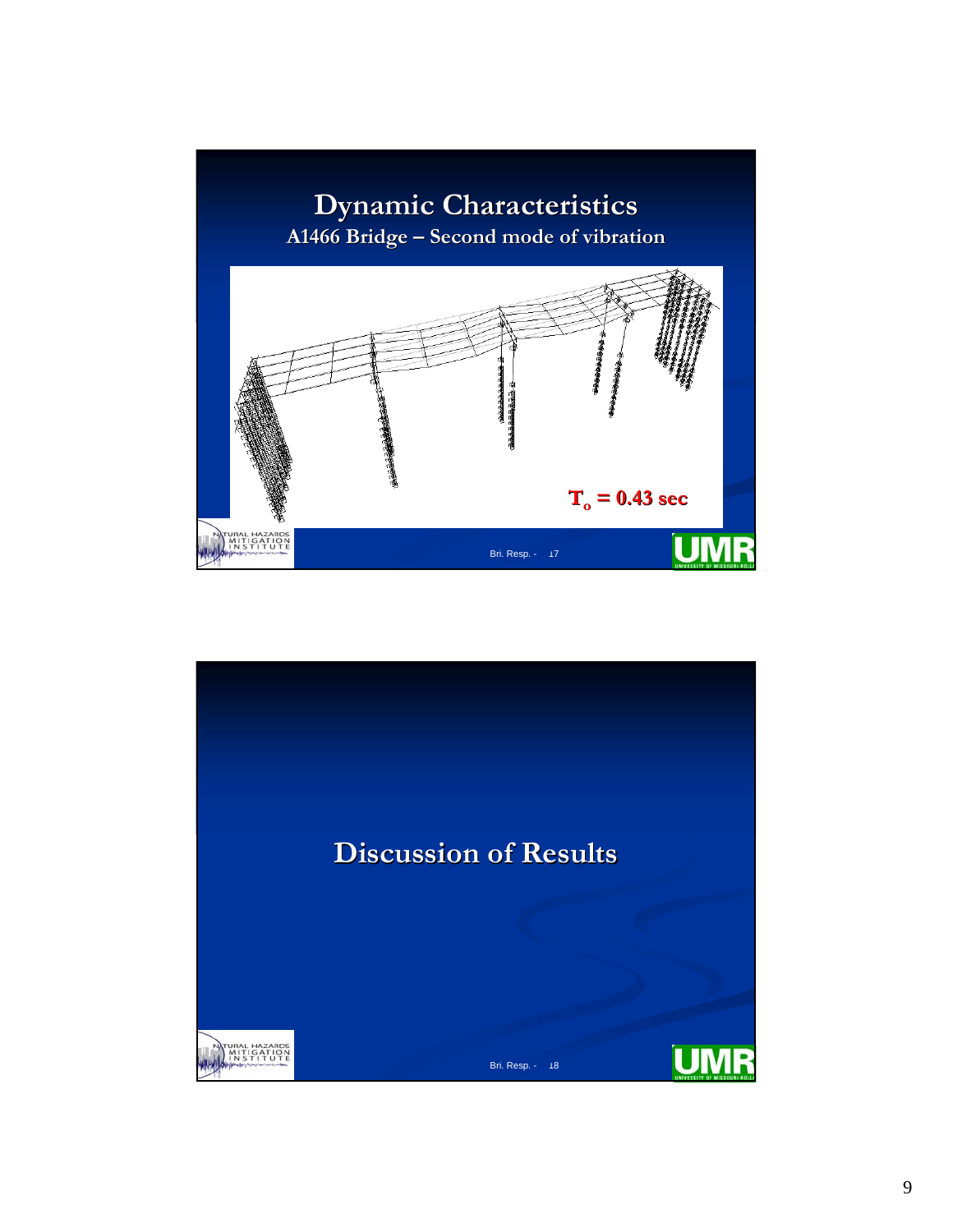

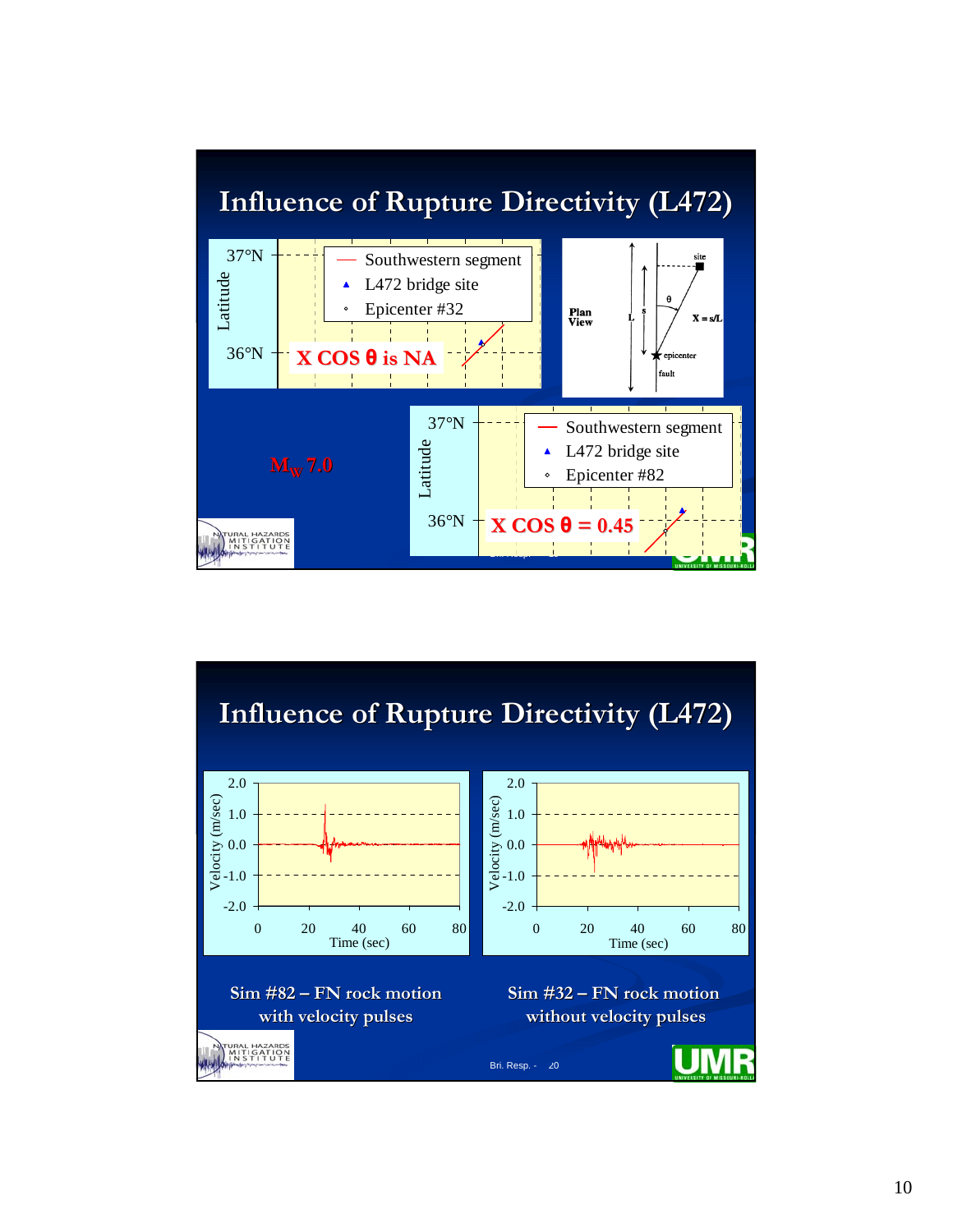

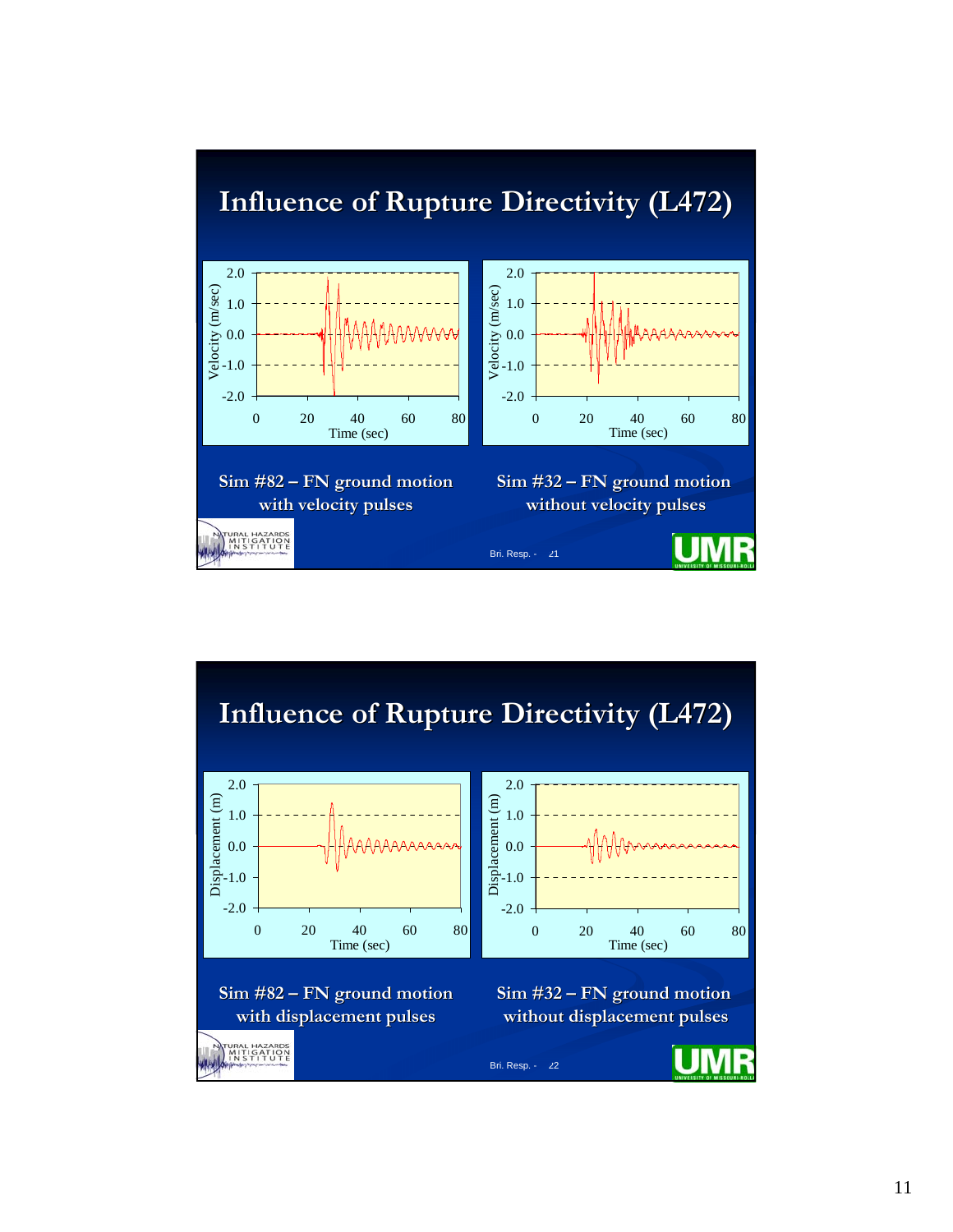

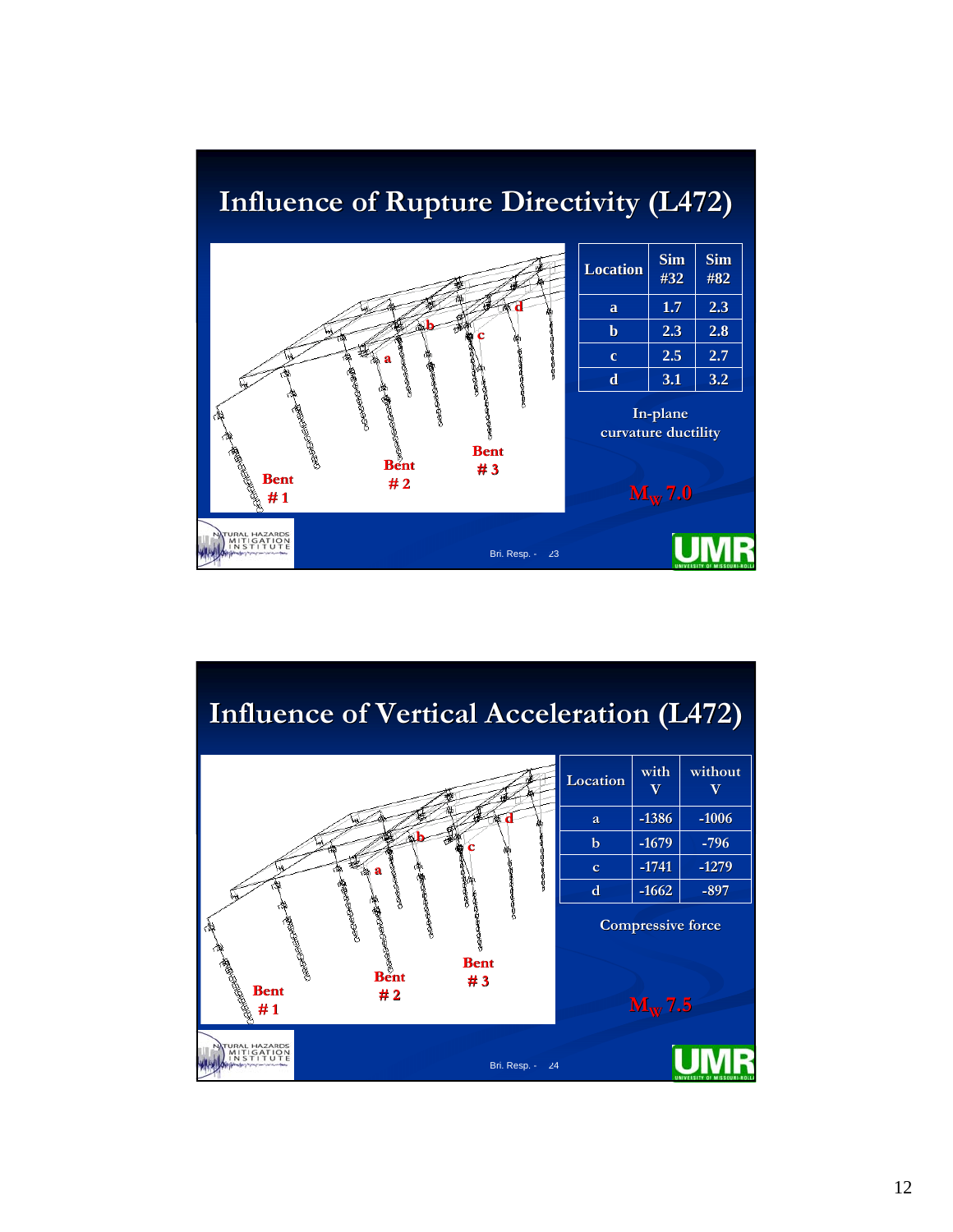

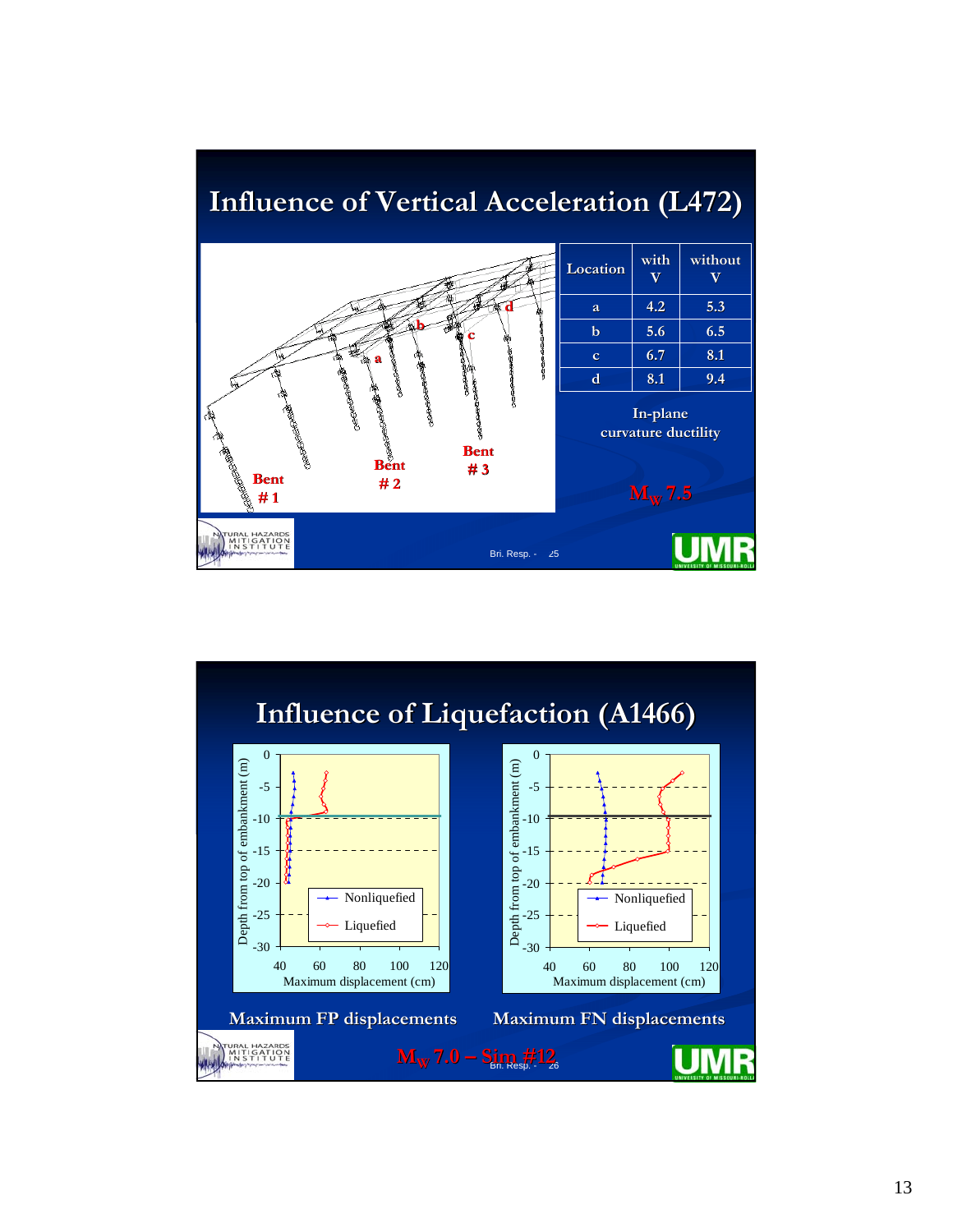

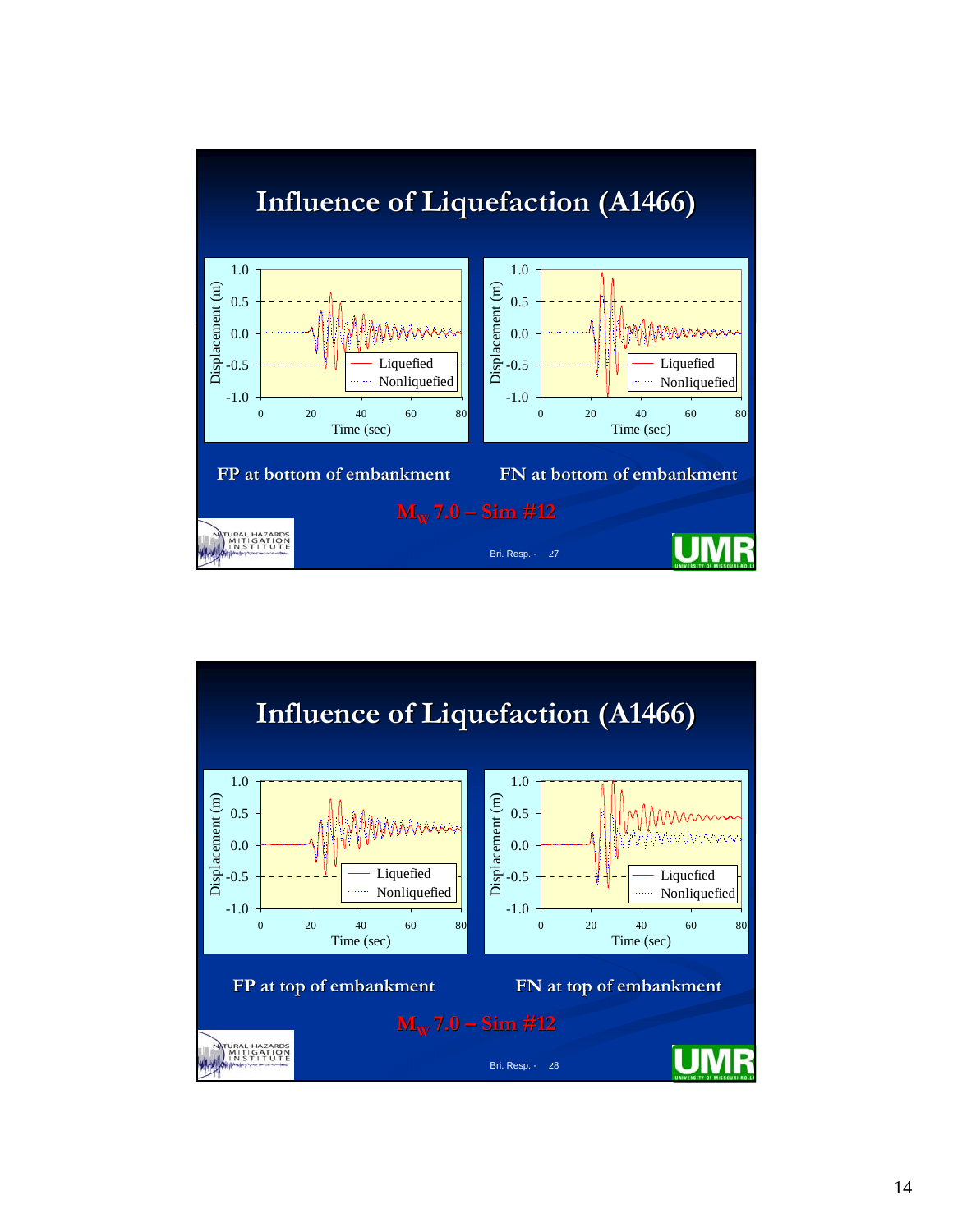

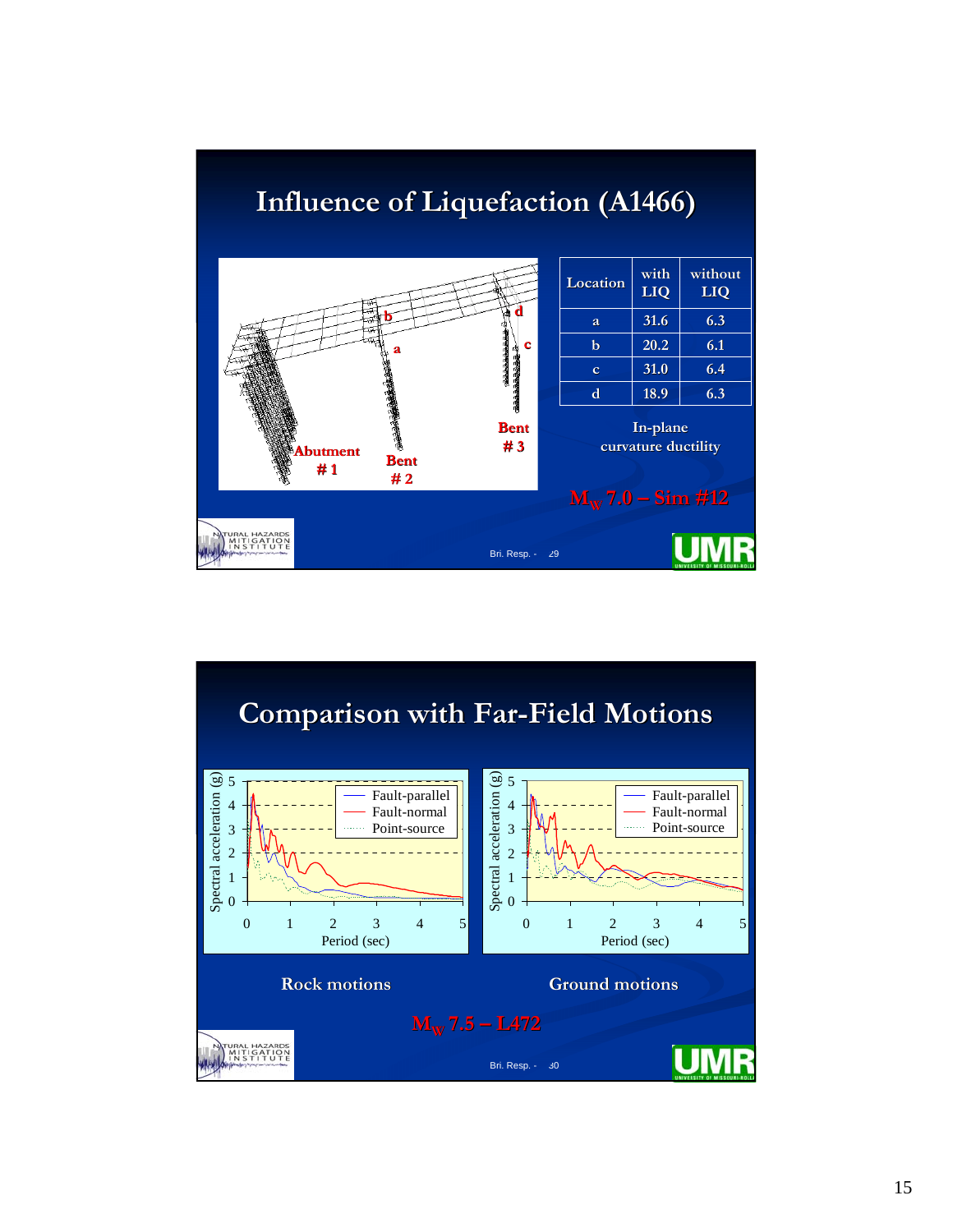

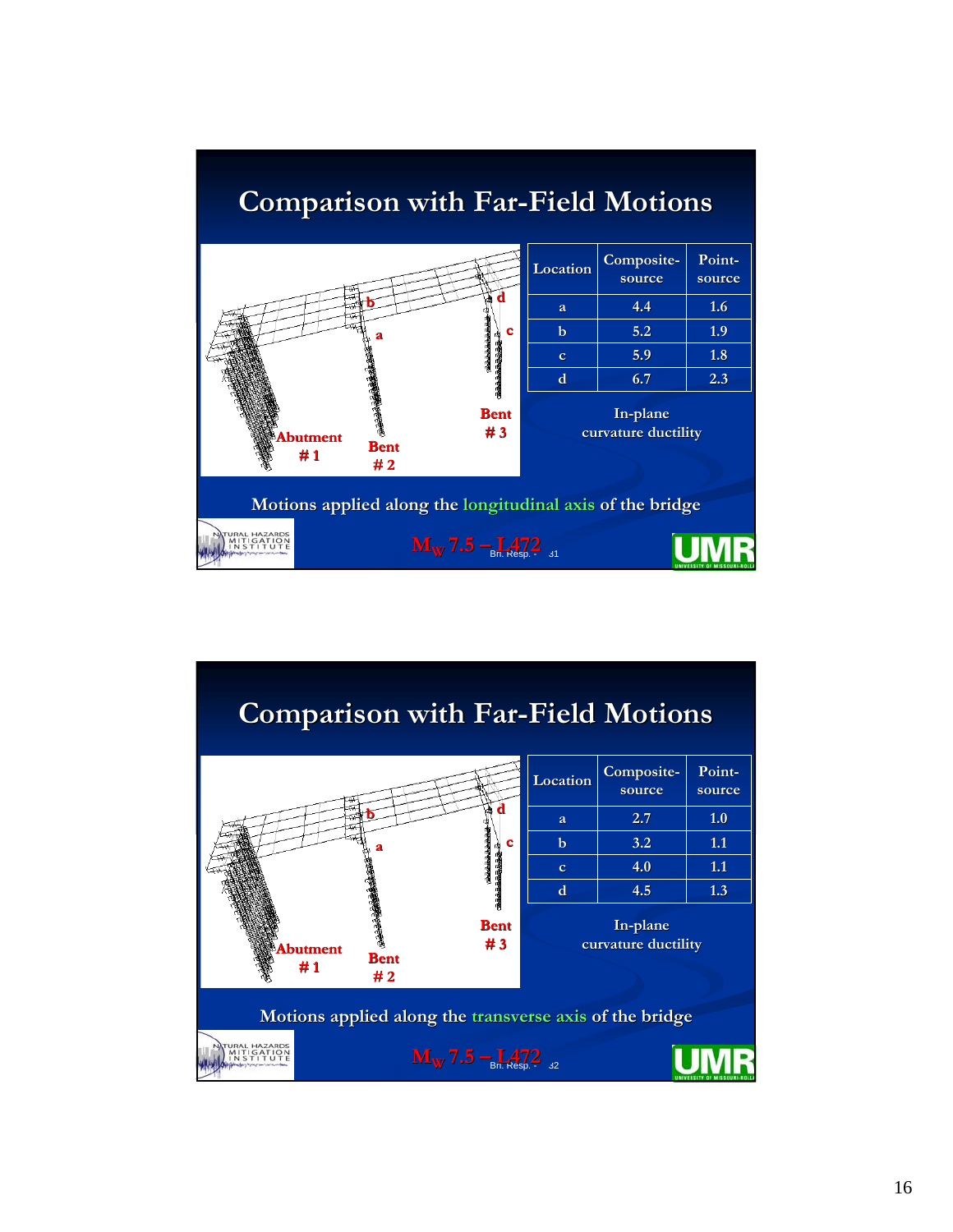

|                                                                                                               | Directivity model                                                                                                       |                                                    |                                            |
|---------------------------------------------------------------------------------------------------------------|-------------------------------------------------------------------------------------------------------------------------|----------------------------------------------------|--------------------------------------------|
| <b>STEPI</b>                                                                                                  | Scale factor for the average horizontal component AvH<br>(after Abrahamson, 2000)                                       |                                                    |                                            |
|                                                                                                               | $\ln[\text{Dir}(X, \theta, T)] = C1(T) + 1.88 C2(T) XCos\theta$<br>$\ln[\text{Dir}(X, \theta, T)] = C1(T) + 0.75 C2(T)$ | $X\text{Cos}\theta \leq 0.4$<br>$XCos\theta > 0.4$ |                                            |
| <b>STEP II</b><br>Difference between FN and FP components of motion<br><i>(after Somerville et al., 1997)</i> |                                                                                                                         |                                                    |                                            |
| $ln(FN/AvH) = 0$                                                                                              | $\ln(FN/AvH) = \cos(2\theta) [C3(T) + C4(T) \ln(r_{rup}+T) + C5(M_W-6)]$<br>$ln(FP/AvH) = -ln(FN/AvH)$                  |                                                    | $\theta$ < 45°<br>$\theta \geq 45^{\circ}$ |
| NATURAL HAZARE                                                                                                | Bri. Resp. -                                                                                                            | 34                                                 |                                            |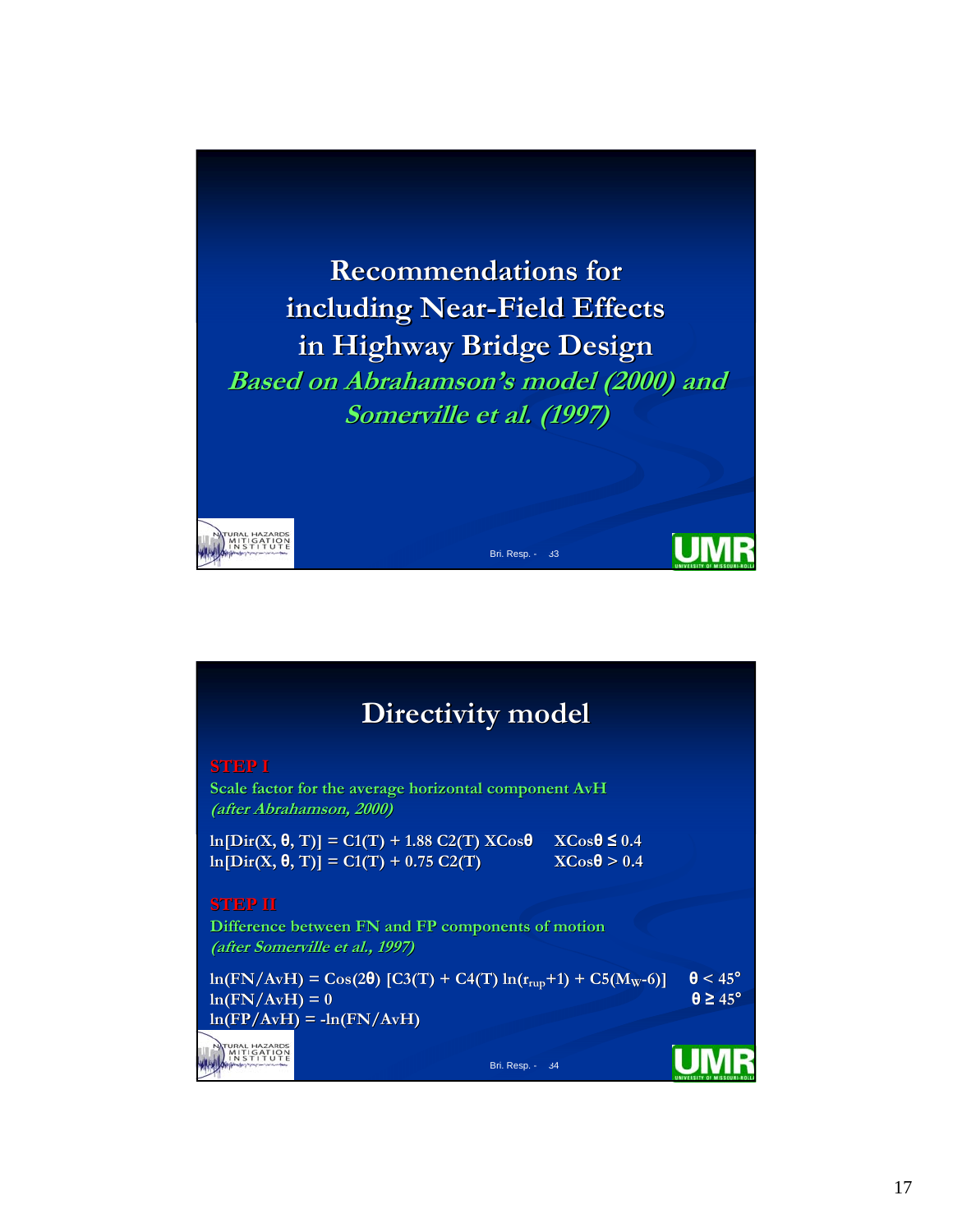

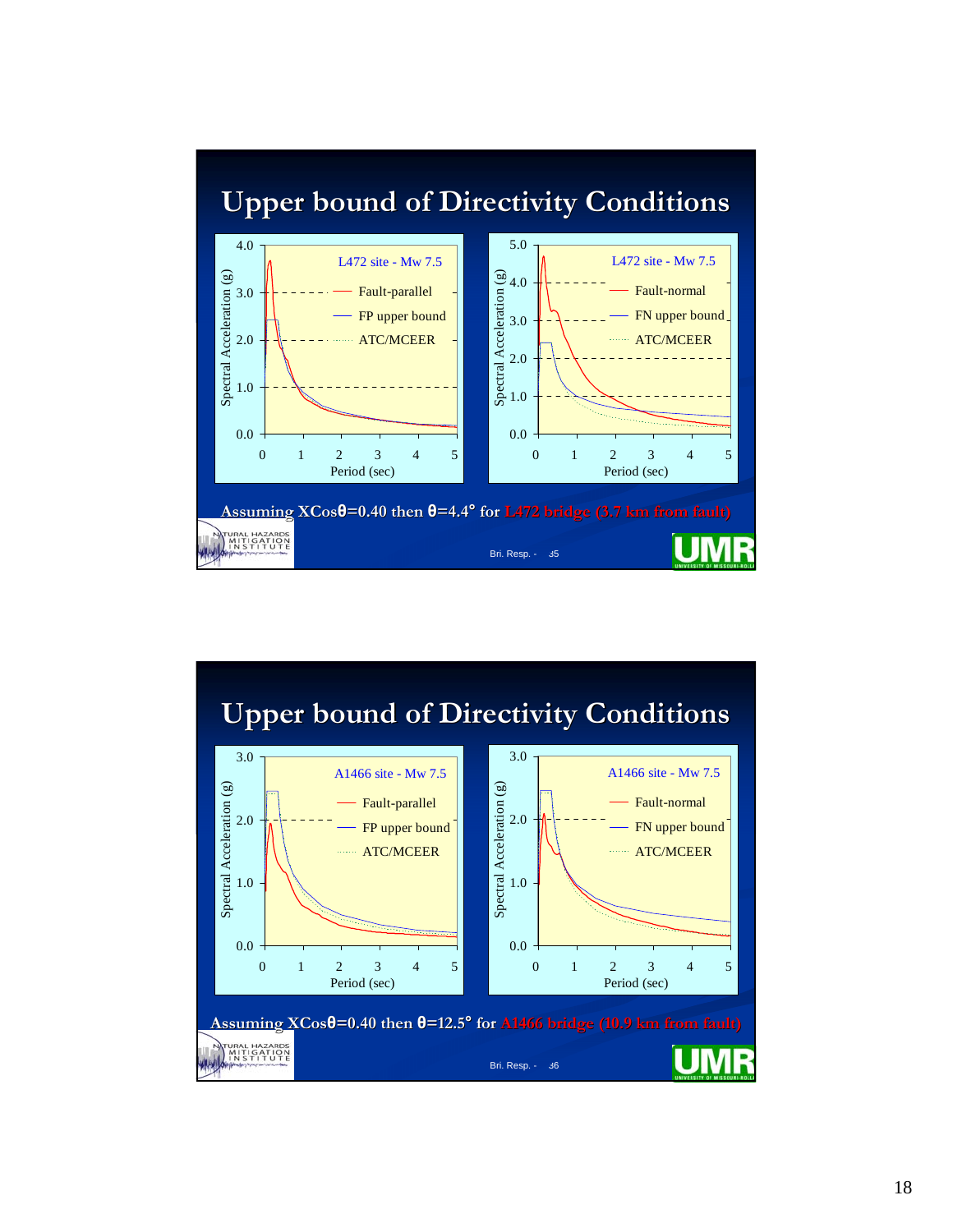

## **Concluding Remarks Concluding Remarks**

- **The curvature ductility ratio of columns increase significantly** with the moment magnitude. Forward rupture directivity and **liquefaction effects are the dominant reasons for the high ratio are the dominant reasons ratios**
- **The vertical acceleration increases the compressive forces in the** columns under the maximum considered earthquake. They are **remarkably reduced with lower moment magnitudes remarkably reduced with lower moment magnitudes**
- **Liquefaction yields large displacements in the fault-normal** direction and permanent offset of the soil near the top of the embankment that develop extreme large deformations in the plane of the bridge bents leading to large in-plane curvature **ductility ratios of the columns ductility ratios of the columns**

URAL HAZARDS<br>MITIGATION<br>INSTITUTE

Bri. Resp. - 38